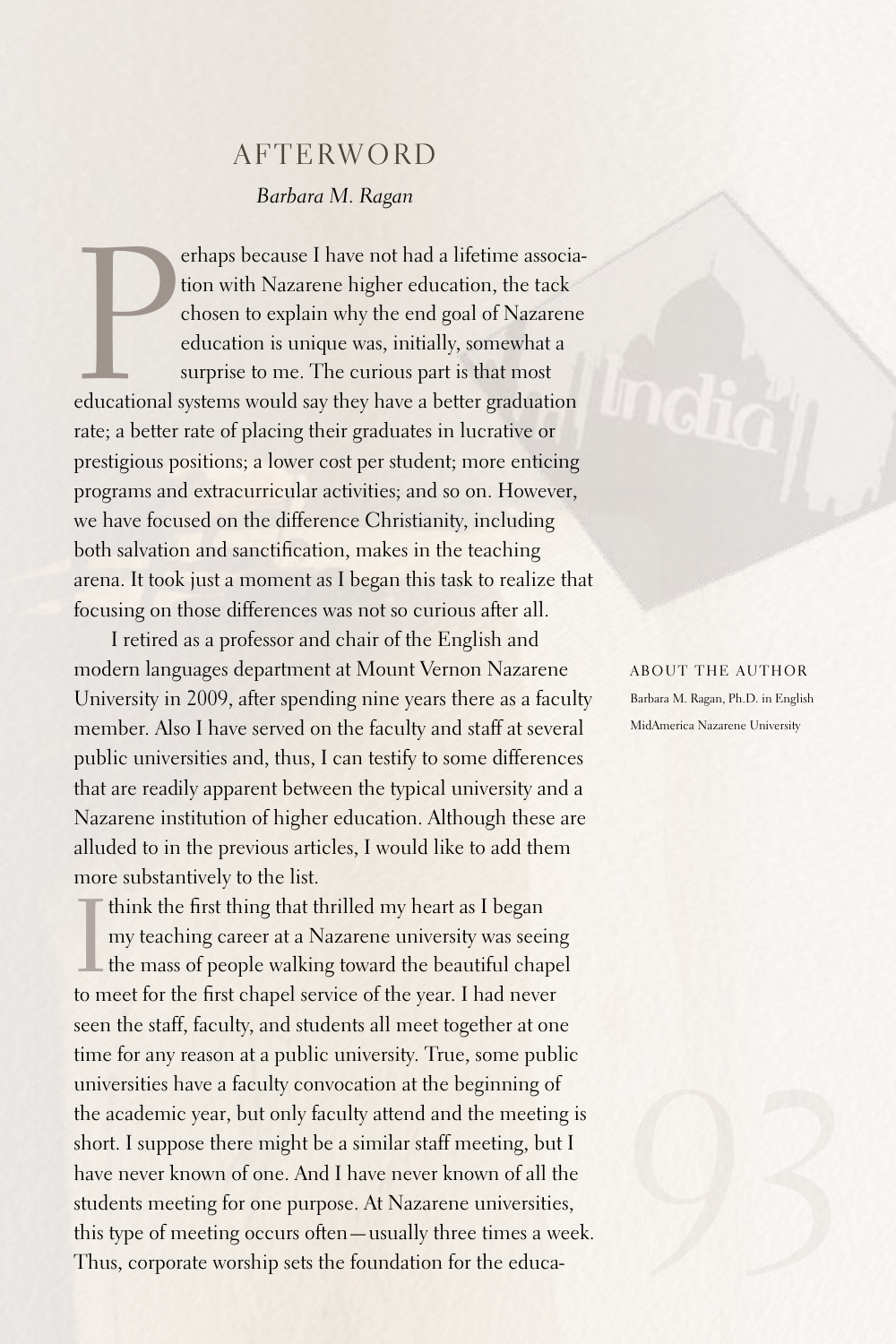tional endeavors of Nazarene colleges and universities. What a wonderful way to build an educational institution! And what a thrill to see a microcosm of the glorification of God that takes place in heaven!

Second, I was struck by the will to work of the faculty and staff.And often the students followed their example. Paul



writes, "Whatever you do, work at it with all your heart, as working for the Lord, not for men" (Col. 3:23). Faculty at Nazarene colleges and universities take this verse to heart, many of them committing time and resources far beyond expectation. It is true that many faculty members at public universities are hard workers, but for Nazarene faculty members, the work is "for the Lord," and they work with the eager hands, hearts, and heads of Nehemiah and his fellow builders. One faculty member I know would, at the beginning of each semester, go to his classrooms and pray at each desk for the student who would sit there in his class that semester. Others worked long, extra hours on reports and projects to save the school money. Sports buffs would serve as assistant coaches for no money at all.

Nazarene faculty members—and staff—serve God by working in the capacity in which they are needed and to the extent to which they are needed. Students see this willingness to work and adopt the work ethic that God expects. Nazarene faculty members accept the call of God and work for Him.

Third, I would like to re-emphasize the truth that many of the authors in this book mention: Christians are to love one another, and Nazarenes do indeed follow Christ's command to "[S]erve one another in love" (Gal. 5:13b).Faculty members on Nazarene campuses meet the same challenges that faculty members on other campuses meet. Yet they maintain love for one another, for the staff members who assist them, and for the students who have come to them for instruction. Faculty meetings are opened with prayer, often with those who have special needs requesting prayer for the particular problem they are facing. Classes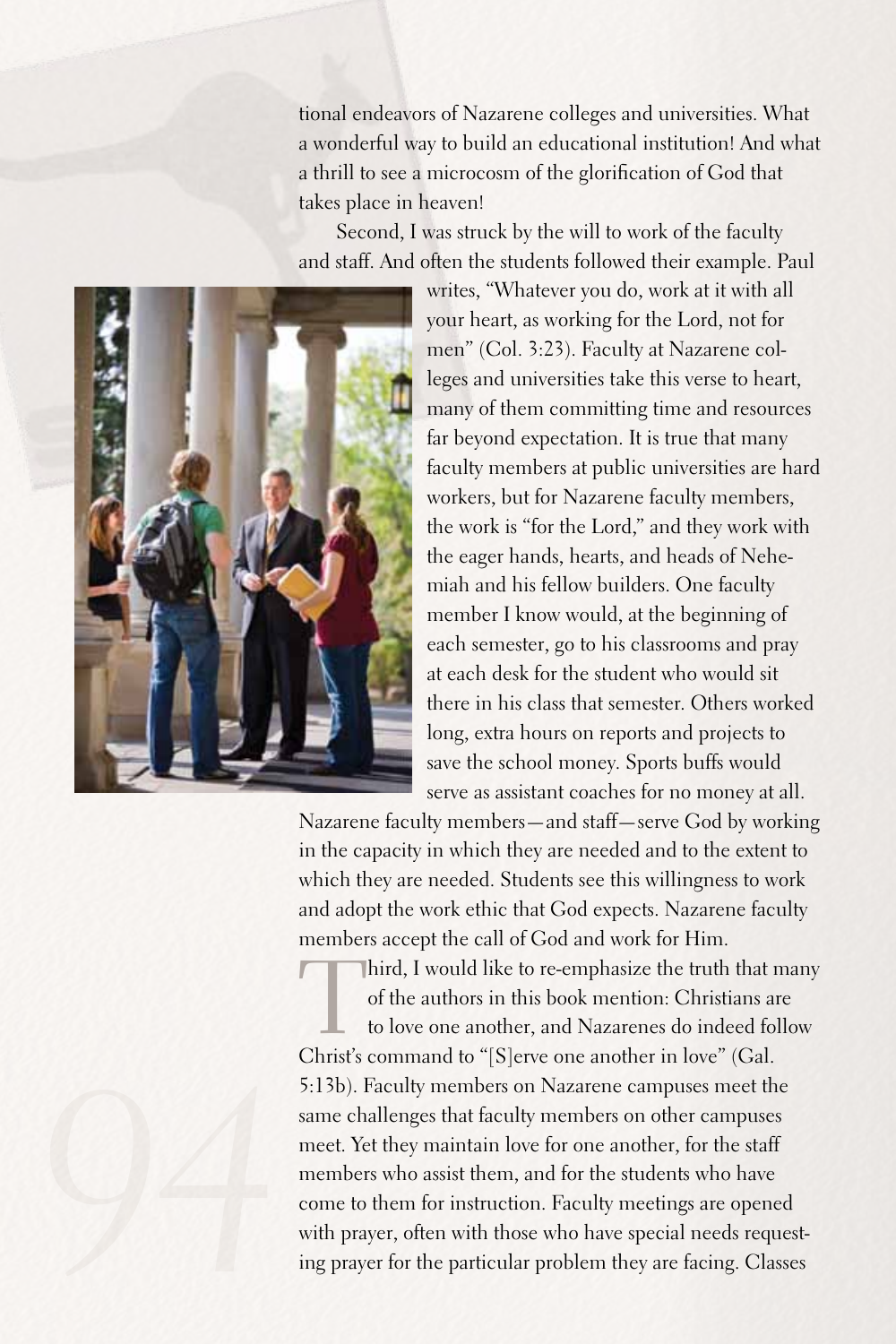are begun with a devotional and prayer; often students share their needs so the entire class can pray for one another.And there is an interchange of help, brothers and sisters working together for love of one another. I will never forget that one of the vice presidents came to our condo and did his best to fix an electrical problem. Nor will I forget the many prayers and expressions of love when my husband battled cancer and our son was deployed to the Middle East four times. Nazarene faculty do love their brothers and sisters in Christ and, thus, set a wonderful example for the students who are on campus and the community members with whom they come in contact. They give the best of their hearts, their souls, their minds, and their strength to love the Lord.

In conclusion, I would like to point out several more key qualities of Nazarene education that are included in this document. Mark Mountain believes a goal of paramount importance is helping students discover God's plan for their lives, thus aiding them in choosing a vocation that will "change their lives and the world in which they live." The

*I will never forget that one of the vice presidents came to our condo and did his best to fix an electrical problem.*

idea of prevenient grace is approached several times, most obviously by Tim Crutcher and Mark Maddix.A professor who believes that God is searching for a relationship with each student cannot help but consider that principle as he or she teaches. When a student develops a relationship with God, it begins



a life of "spiritual wholeness" and, as the student continues to develop that relationship, he or she gains membership in the family of God (Lyke). Mark Mann emphasizes the development of the relationship, stating that the "experience of Christian holiness [is] absolutely central to the Christian gospel and must remain central to the mission of Nazarene higher education." Because of the importance of spiritual wholeness and the call to holiness, Mann goes on to say, "sharp